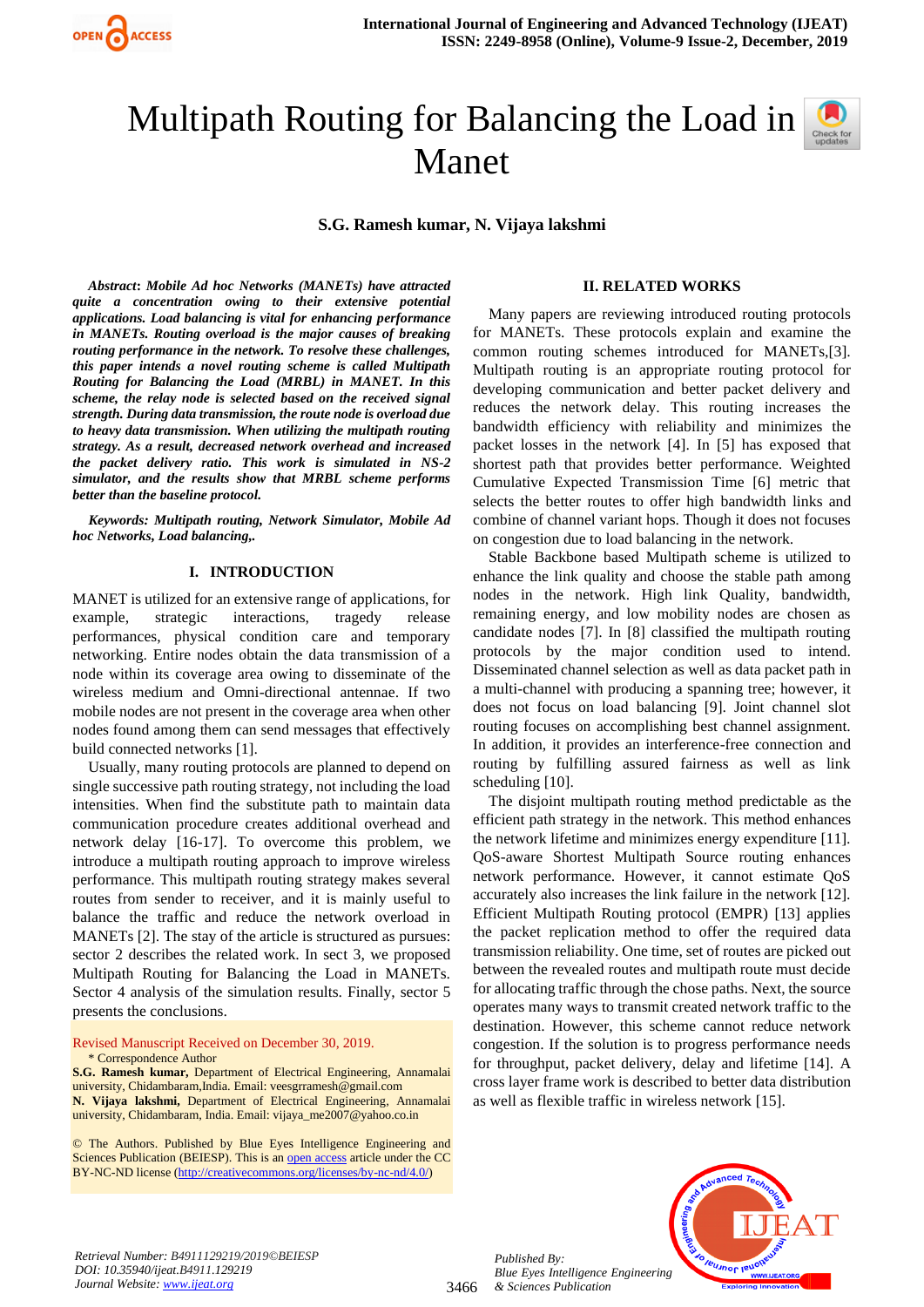# **III. PROPOSED SYSTEM**

In this scheme, the MANET consists of N number of mobile nodes and V is the rest of contributing multiple paths. C represents the node capacity, and LD represents the load of the node. We calculate the threshold (TH) of node i equation is given below.

$$
TH_i = EL \cdot C_i + \varepsilon_{(1)}
$$

Here,  $\epsilon$  is a predefined system parameter and A' is an evaluation for the expected load per unit capability that computed equation is given below

$$
EL = \frac{\sum_{i \in N} LD_i}{\sum_{i \in N} C_i}
$$

If the current load of i is larger than the threshold, then the node i transmit the data via multiple paths. This working procedure is given below.

(2)



**Figure.1 Route Formation in MANET**

When a sender nodes desires to communicate a data packet to receiver node d, then the source initiates the route-finding from S to D. The highest received signal strength nodes are elected as route nodes. Next, the source s transmits the data to the selected nodes. Figure 1 illustrates the route formation in the MANET. Here, the source S transmits the data to d via nodes a-b-g-h-j-D.



 **Figure.2 Break the data transmission in MANET**

The source successfully passes the data to relay node a and node a pass the data to b next the node b cannot pass the data to g because of heavy load occur in node b is shown in figure 2. The source measures the node b load. If the load is higher compare to the threshold, then make a multipath routing. The node b floods the join request to the neighbour nodes. This function is done till reaches the destination. Then accept the request message nodes are sending the send the join reply to node b. Then node b shares the data to near node is illustrated in figure 3.



 **Figure.3 Multipath Routing in MANET**

Here the source S transmits the data to destination through relay no desa and b-c-e-f-D, e-h-i-D and i-k-l-m-D. Finally, the destination reaches the data successfully.

# **IV. RESULT AND DISCUSSION**

The In this section, we estimate the simulation analysis of MRBL protocol using network simulator-2.35. Here, we randomly positioned 50 sensor nodes within an area of 800m×800m. Constant Bit Rate is used for handling the traffic model. The performance of MRBL is analyzed by using parameters routing overhead, and throughput

## **4.1 Throughput**

Throughput estimation is normally done for computing the performance of the network, and it is represented as successful deliverance of data rate above a preferred network. It is given in equation 3,



 **Figure 4 throughput of MRBL and EMPR**

n  $Phrought = \sum_{0}^{n} \frac{Packet\ size^* packets\ received^*8}{1000}$ (3)

Where  $n =$  sensor node count

Figure 4 indicates the proposed method MPRC has greater throughput compared to the

existing protocol EMPR.



*Retrieval Number: B4911129219/2019©BEIESP DOI: 10.35940/ijeat.B4911.129219 Journal Website[: www.ijeat.org](http://www.ijeat.org/)*

3467

*Published By: Blue Eyes Intelligence Engineering & Sciences Publication*